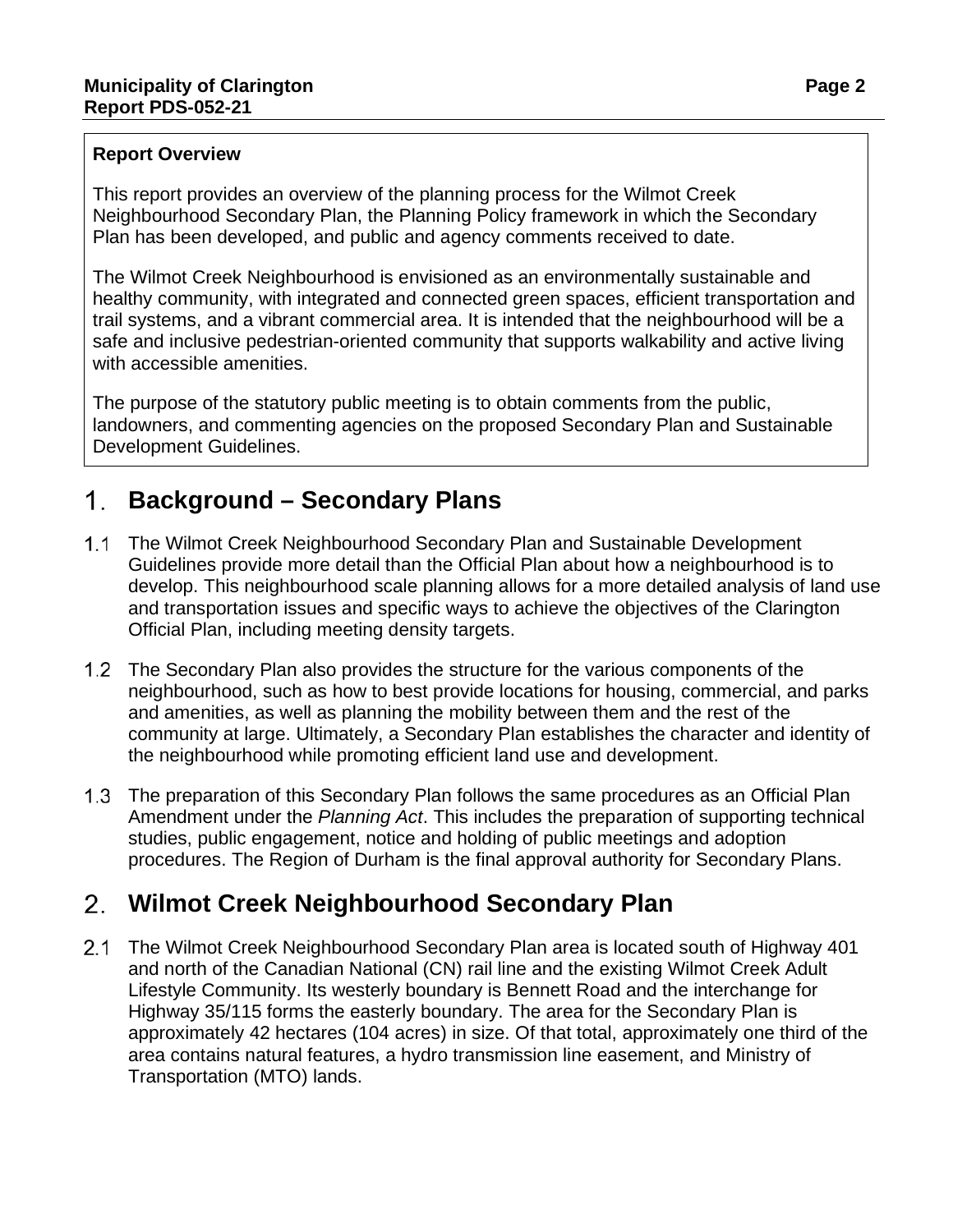### **Municipality of Clarington Page 3 Report PDS-052-21**

2.2 Wilmot Creek Drive, the road into the existing Wilmot Creek Neighbourhood traverses the Secondary Plan Area. There are three landowners in the Secondary Plan Area; two have developable lands, Rice Development Corporation and Douglas Humphrey, who are represented by Rice Development Corporation. The third landowner is Hydro One Networks Inc. (Figure 1).



**Figure 1:** Wilmot Creek Neighbourhood Secondary Plan Area

2.3 The Secondary Plan area consists of: Wilmot Creek Drive, agricultural fields, a baseball diamond [used by the Wilmot Creek Adult Lifestyle Community (Wilmot Creek Community)], the Wilmot Creek Community sales office and the access gate to the Wilmot Creek Community.

#### 3. **Initiation of the Secondary Plan**

### **Original Application (2003)**

- In 2002, a Durham Regional Official Plan Amendment application was submitted to incorporate the subject lands into the Newcastle Village Urban Area in order to develop the next phase of the Wilmot Creek Adult Lifestyle Community.
- In October 2003, a corresponding application was submitted to amend the Clarington Official Plan to incorporate the subject lands into the Newcastle Village Urban Area. Since a local (Clarington) Official Plan Amendment cannot proceed ahead of an upper tier (Region of Durham) Official Plan Amendment, the Clarington application was put on hold.
- Further consideration of the Regional Official Plan Amendment application was put on hold following the introduction of the Provincial Growth Plan in 2005, and the beginning of the Region of Durham's Official Plan Review.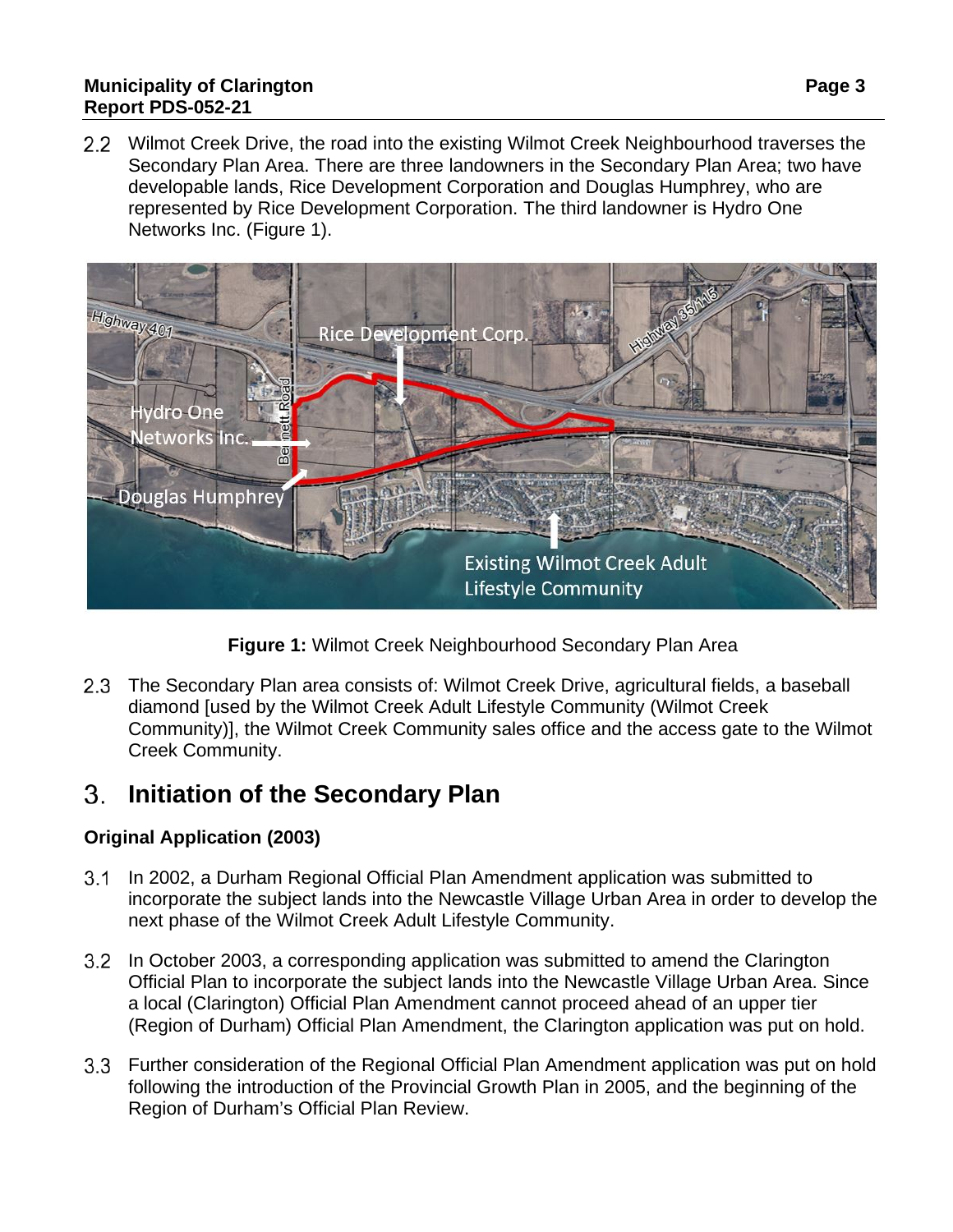In June of 2009, Regional Official Plan Amendment 128 adopted changes to the Durham Regional Official Plan which incorporated the subject lands into the Newcastle Village Urban Area. Amendment 128 was subsequently approved by the Ontario Municipal Board (OMB) in January of 2013.

### **Application Restart (2014)**

- 3.5 In 2014, Rice Development Group restarted their 2003 Official Plan Amendment application for the expansion of the Newcastle Village Urban Boundary. By January 2015, an application, including numerous supporting studies, was submitted. A statutory public meeting was held in March 2015. This was followed by numerous meetings between Staff, the developer (Rice Development Group), owner/operator of Wilmot Creek Lifestyle Community (CapREIT), Douglas Humphrey, the Wilmot Creek Homeowners Association and Wilmot Creek residents. The Wilmot Creek Homeowners Association made a submission to the Official Plan Amendment application outlining their concerns with the development proposal.
- 3.6 In June 2016, Rice Development Group appealed the Official Plan Amendment application to the OMB in respect to Clarington Council's failure to decide on the application. A settlement was reached regarding the Official Plan Amendment which was approved by the OMB in 2017. Of particular note is that both parties agreed to advance the Secondary Planning process as set out in Official Plan Amendment 107 once the amendment was approved by the Region of Durham.
- 3.7 On November 9<sup>th</sup>, 2017, Planning and Development Services received a letter from Rice Development Group. The letter requested initiation of the Wilmot Creek Neighbourhood Secondary Plan process and committed to funding the entirety of the project. Staff Report [PSD-086-17](https://weblink.clarington.net/weblink/0/edoc/109188/PSD-086-17.pdf) outlining the proposed planning process, Terms of Reference, and the composition of the steering committee then proceeded to a Special Planning and Development Committee Meeting on December 4<sup>th</sup>, 2017. The report was ratified by Council on December 11th, 2017.
- Although the Municipality ultimately manages and directs the Secondary Plan process, the Terms of Reference included a Steering Committee to provide overall guidance and feedback to Municipal Staff. The Steering Committee includes Municipal, Region of Durham, and Central Lake Ontario Conservation Authority (CLOCA) Staff, a representative from the Wilmot Creek Homeowner's Association, a landowner representative, and the lead Consultant for the Municipality. Unique to this Secondary Plan project is a third-party facilitator, Swerhun & Associates, to lead the public consultation process.
- 3.9 As noted in the Terms of Reference for the Secondary Plan, the goal is to address these five Council priorities:

### **Sustainability and Climate Change**

3.9.1Sustainable development principles and practices will be incorporated into every part of the Secondary Plan, including the design of neighbourhoods and the allocation of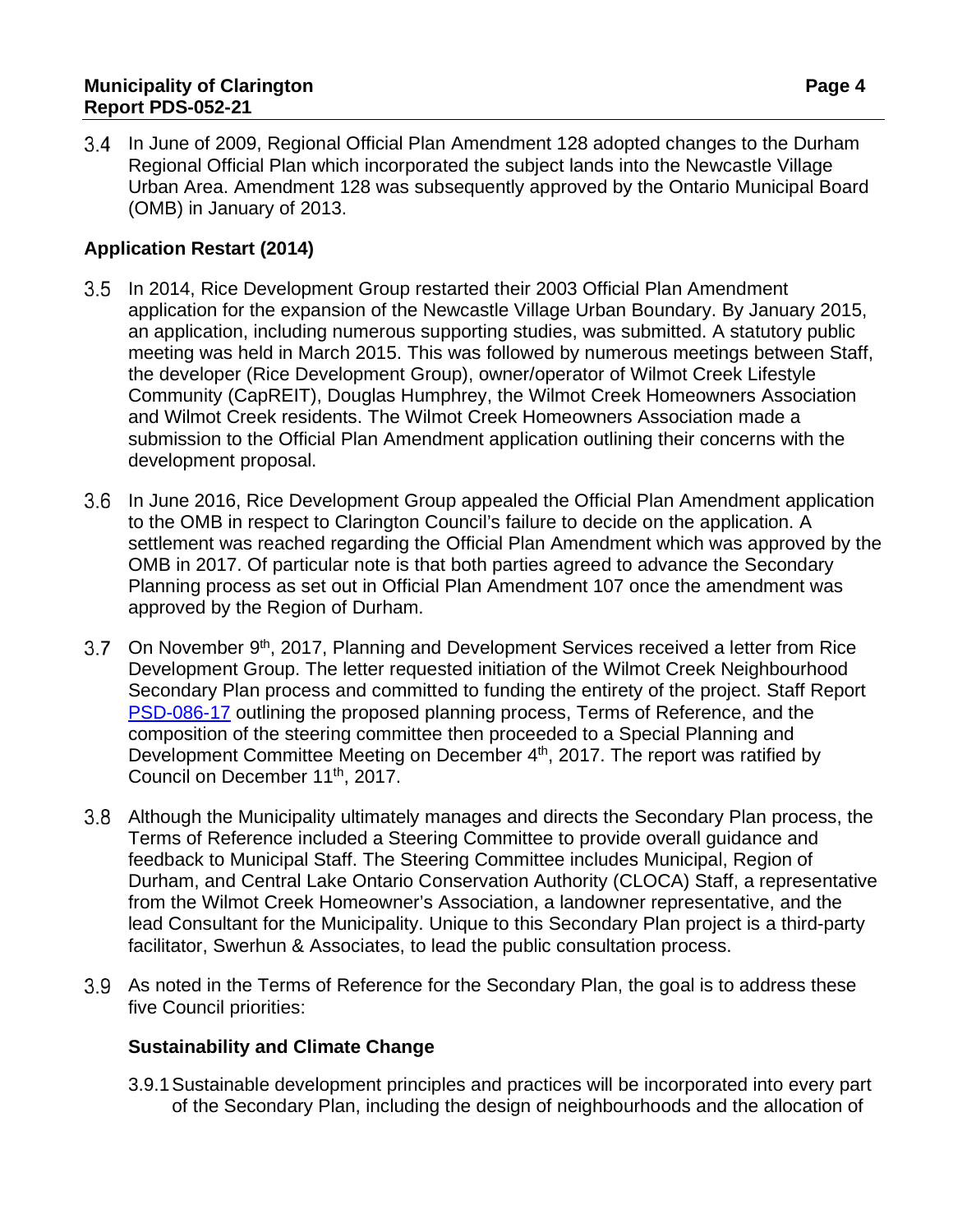land uses. The Secondary Plan, Sustainable Development Guidelines, Zoning By-law and related studies will include measurable targets to move towards a net zero community.

### **Excellence in Urban Design**

3.9.2New neighborhoods should be designed to enhance the history and character of Clarington. New neighbourhoods are to be created with a sense of place and all development should result in a high-quality aesthetic and design. Excellence in urban design will consider elements like building design, complete streets, views, park connectivity, sun and shadow impacts, and active transportation as well as the integration of green infrastructure into neighborhood design.

### **Affordable Housing**

3.9.3 Through Official Plan policy, Clarington Council supports the provision of a variety of housing types, tenure and costs for people of all ages, abilities and income groups. This Secondary Plan reflects this policy as well as recommendations found in Clarington's Affordable Housing Toolkit. Through this policy this Plan demonstrates how it contributes to meeting Council's affordable housing target.

### **Community Engagement**

3.9.4Clarington Council is committed to community consultation and engagement beyond the statutory requirements. The preparation of this Secondary Plan was and continues to be supported by a thorough public engagement strategy which includes a range of public consultation initiatives in order to share, consult, deliberate and collaborate with all stakeholders. These efforts are in addition to any statutory meeting requirements.

### **Coordination of Initiatives**

3.9.5In recently initiated Secondary Plans, the coordination of initiatives has been identified as a Council Priority that is to be addressed. This usually includes coordination with an Environmental Assessment or a Subwatershed Study, however there are no other initiatives for this project to coordinate with.

## **The Secondary Plan Planning Process – Three Phases**

4.1 There are three stages to the Wilmot Creek Neighbourhood Secondary Plan process (Figure 2). As provided in the draft Terms of Reference and further refined through the tender and award process, our lead Consultant, The Planning Partnership has summarized the planning process for this Secondary Plan into three phases.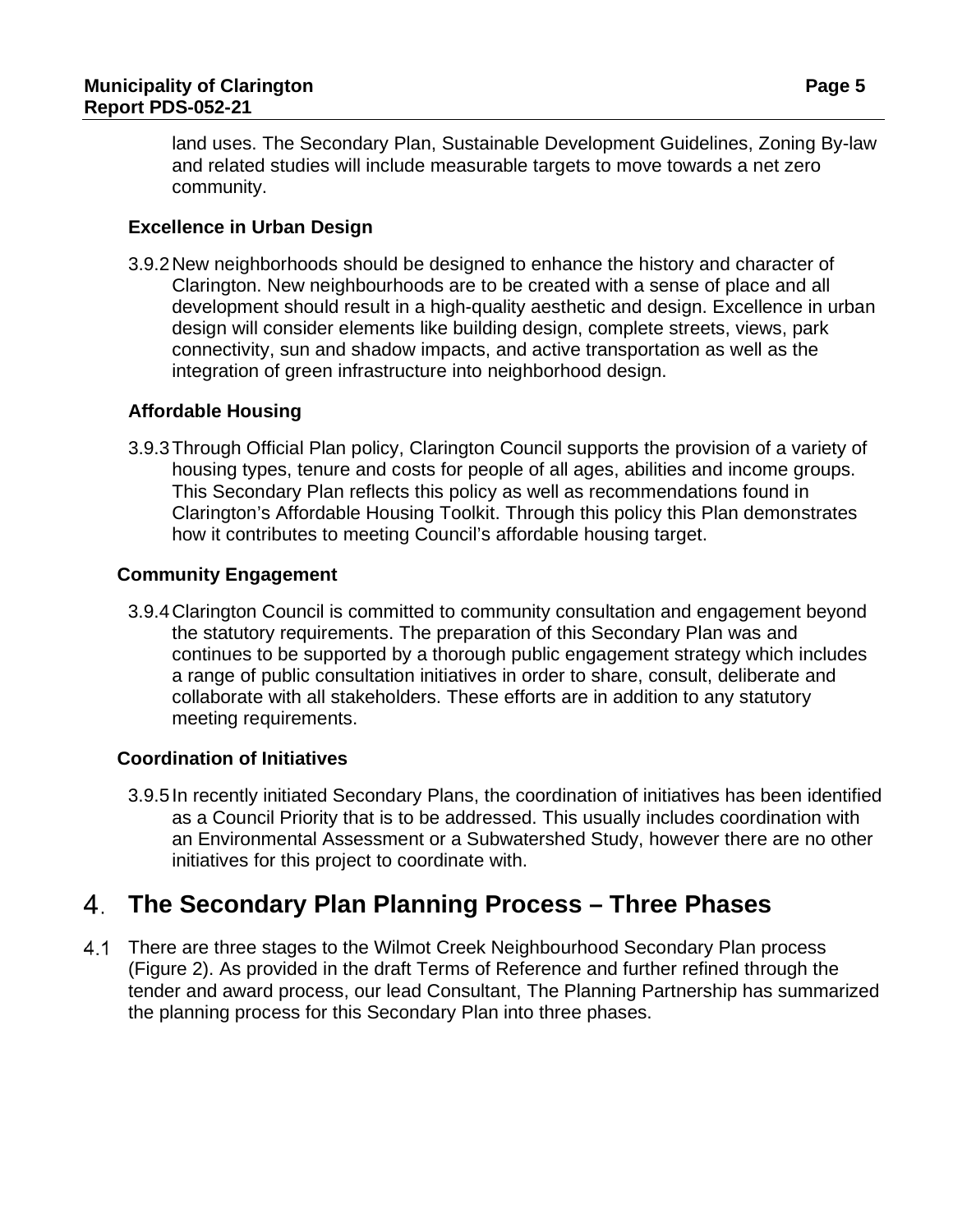

**Figure 2:** Three Stages of the Wilmot Creek Neighbourhood Secondary Plan Process

### **Phase 1: Analysis of Background Information and Preliminary Development Proposals**

The initial phase involved a detailed technical analysis of background information and creating a preliminary development proposal.

### **Phase 2: Proposed Development Concept**

4.3 Based upon the results of Phase 1, the consulting team prepared a development concept with a demonstration plan.

### **Phase 3: Proposed Secondary Plan and Zoning By-Law Amendment for Statutory Public Meeting and Council Approval**

- 4.4 The project is currently in Phase three of the project.
- The following sections will generally describe the process that was undertaken to develop the Wilmot Creek Neighbourhood Secondary Plan. This process is in addition to the process already described in Section 3 during the initiation of the project. A sequence of events summary table is provided in **Attachment 1** for reference.

### **Phase 1 - Analysis of Background Information and Preliminary Development Proposal**

The initial phase of the project involved a detailed technical analysis of background information, initial public participation, and a preliminary development proposal.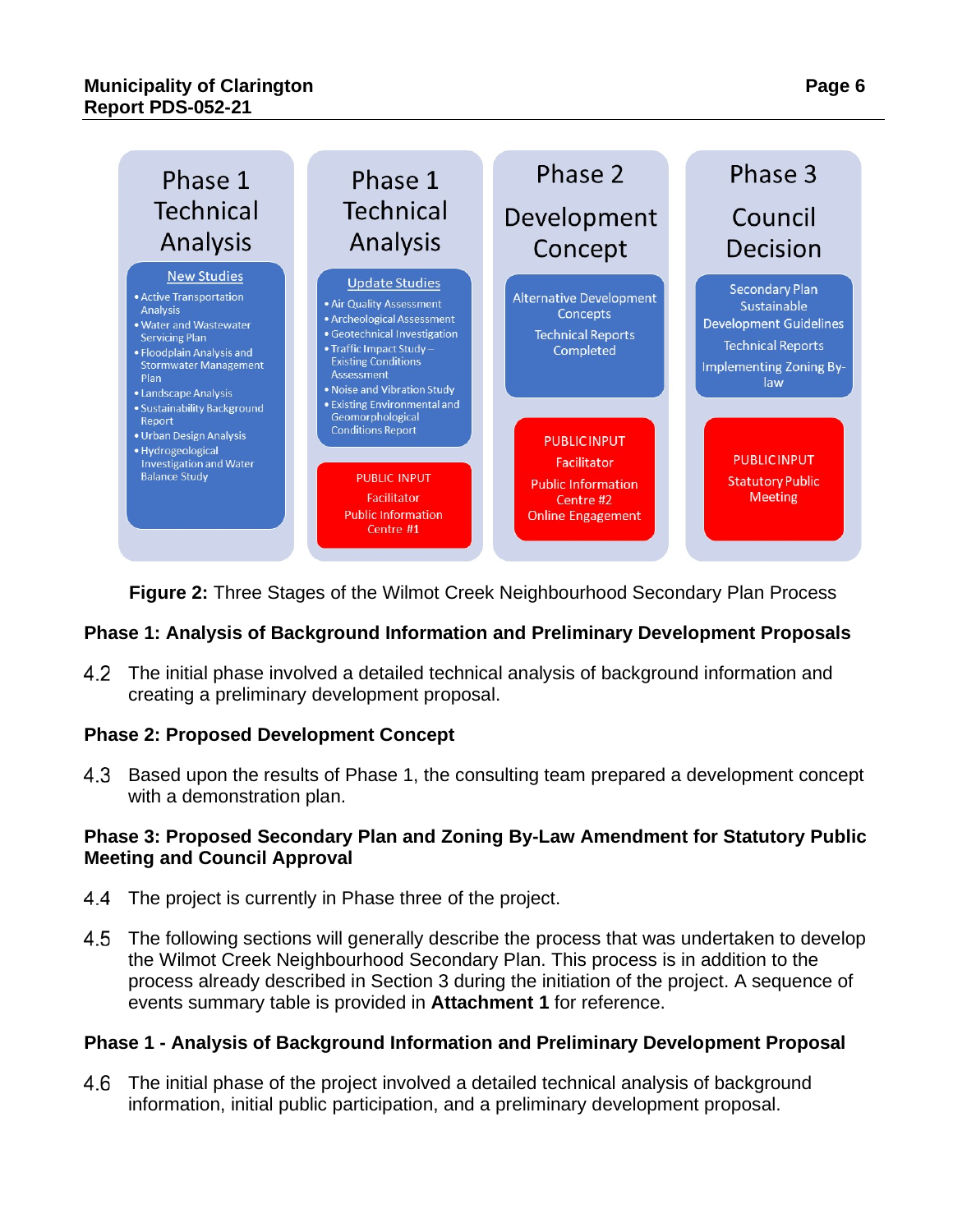### **Public Information Centre – PIC #1**

- 4.7 The first Public Information Centre (PIC) was held July 26<sup>th</sup>, 2018. The initial PIC was to introduce the public to the re-initiated project by defining the study area, the projects process, and the study priorities. Approximately 400 people attended the meeting which included landowners, individuals who expressed interest in the project, Council members, and the steering committee members.
- The PIC was advertised in the Orono Times and Clarington This Week in the two weeks preceding the meeting, a notice was also posted on the Municipality's website. All residents within the existing Wilmot Creek Adult Lifestyle Community received a copy of the PIC notice as well as all landowners within 120 metres of the Secondary Plan area.
- 4.9 The PIC attendees were interested in learning how the development of a new community would be integrated with the existing community. There was significant concern as the population growth within that area may place an even greater stress on already strained programs and facilities, if integration was to take place.
- 4.10 A PIC #1 [summary report](https://www.clarington.net/en/business-and-development/resources/Community-Planning-and-Studies/Secondary-Plans/Wilmot-Creek/Final-Draft-PIC-Summary-Report-AODA.pdf) was prepared, and it is available on the project webpage.

### **Background Studies**

- 4.11 Detailed background studies were also completed during Phase 1 of the study. These studies included the following:
	- Existing Environmental and Geomorphological Conditions Report;
	- Air Quality Assessment;
	- Archaeological Assessment;
	- Geotechnical Investigation;
	- Traffic Impact Study Existing Conditions Assessment;
	- Noise and Vibration Study;
	- Active Transportation Analysis;
	- Water and Wastewater Servicing Plan;
	- Floodplain Analysis and Stormwater Management Plan;
	- Landscape Analysis;
	- Sustainability Background Report;
	- Urban Design Analysis; and a
	- Hydrogeological Investigation and Water Balance Study.
- 4.12 In keeping with Council's Priority for the Co-ordination of Initiatives, management of the consulting teams and the background studies that the landowner had already undertaken in support of their private Official Plan Amendment Application (described in Sections 3.5- 3.8) was taken over by the Municipality's consulting team. This approach was beneficial as we were able to use the information that had already been collected instead of duplicating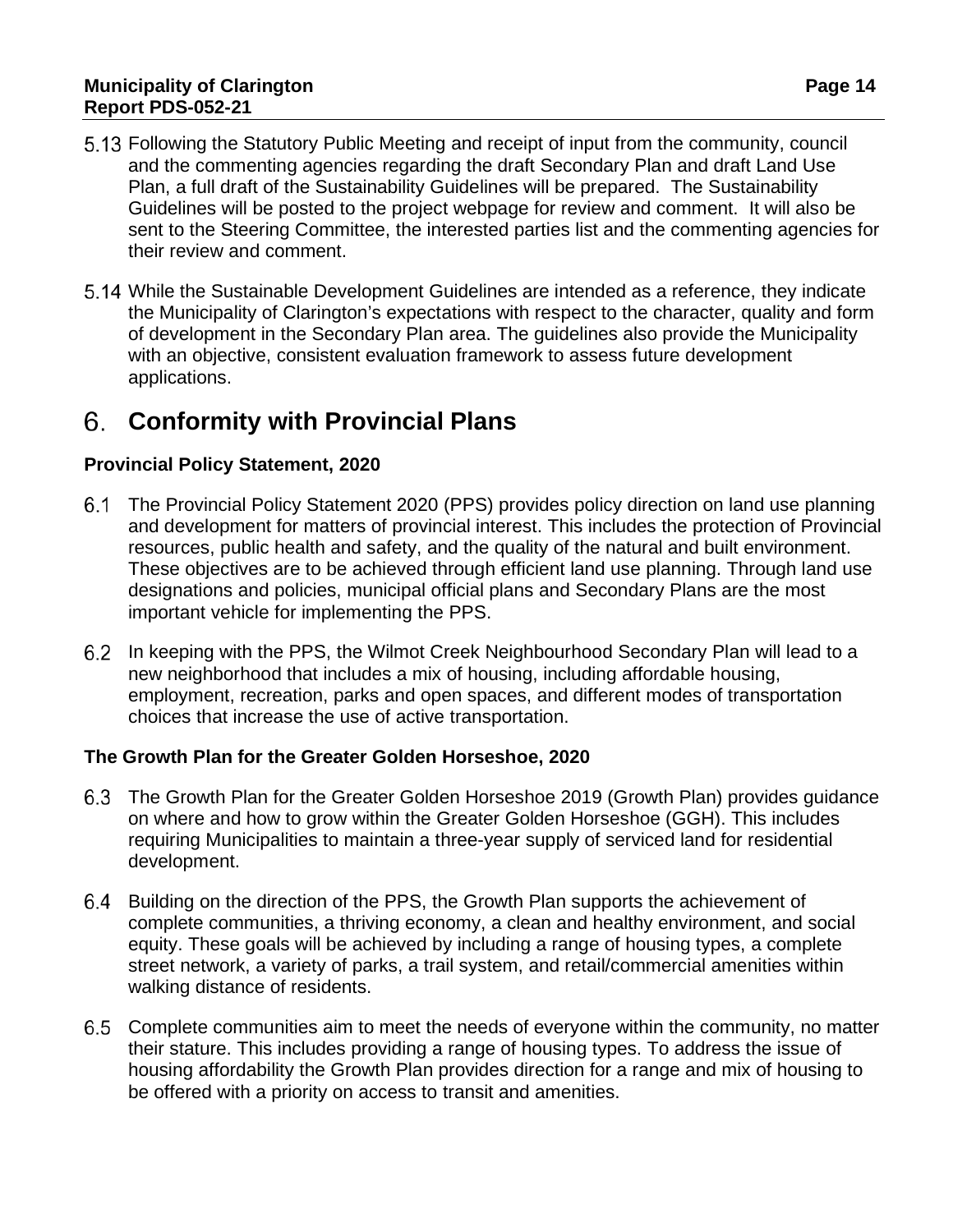### **Public Information Centre - PIC #1**

- 7. The first Public Information Centre (PIC) was held July 26<sup>th</sup>, 2018. The initial PIC was to introduce the public to the re-initiated project by defining the study area, the projects process, and the study priorities. Approximately 400 people attended the meeting which included landowners, individuals who expressed interest in the project, Council members, and the steering committee members.
- 7.1 The PIC was advertised in the Orono Times and Clarington This Week in the two weeks preceding the meeting, a notice was also posted on the Municipality's website. All residents within the existing Wilmot Creek Adult Lifestyle Community received a copy of the PIC notice as well as all landowners within 120 metres of the Secondary Plan area.
- 7.2 The PIC attendees were interested in learning how the development of a new community would be integrated with the existing community. There was significant concern as the population growth within that area may place an even greater stress on already strained programs and facilities, if integration was to take place.
- 7.3 A PIC #1 summary report was prepared, and it is available on the project webpage.

### **Background Studies**

- 7.4 Detailed background studies were also completed during Phase 1 of the study. These studies included the following:
	- x Existing Environmental and Geomorphological Conditions Report;
	- x Air Quality Assessment:
	- x Archaeological Assessment;
	- x Geotechnical Investigation;
	- x Traffic Impact Study Existing Conditions Assessment;
	- x Noise and Vibration Study;
	- x Active Transportation Analysis;
	- x Water and Wastewater Servicing Plan;
	- x Floodplain Analysis and Stormwater Management Plan;
	- x Landscape Analysis;
	- x Sustainability Background Report;
	- x Urban Design Analysis; and a
	- x Hydrogeological Investigation and Water Balance Study.
- 7.5 In keeping with Council's Priority for the Co-ordination of Initiatives, management of the consulting teams and the background studies that the landowner had already undertaken in support of their private Official Plan Amendment Application (described in Sections 3.5-3.8) was taken over by the Municipality's consulting team. This approach was beneficial as we were able to use the information that had already been collected instead of duplicating